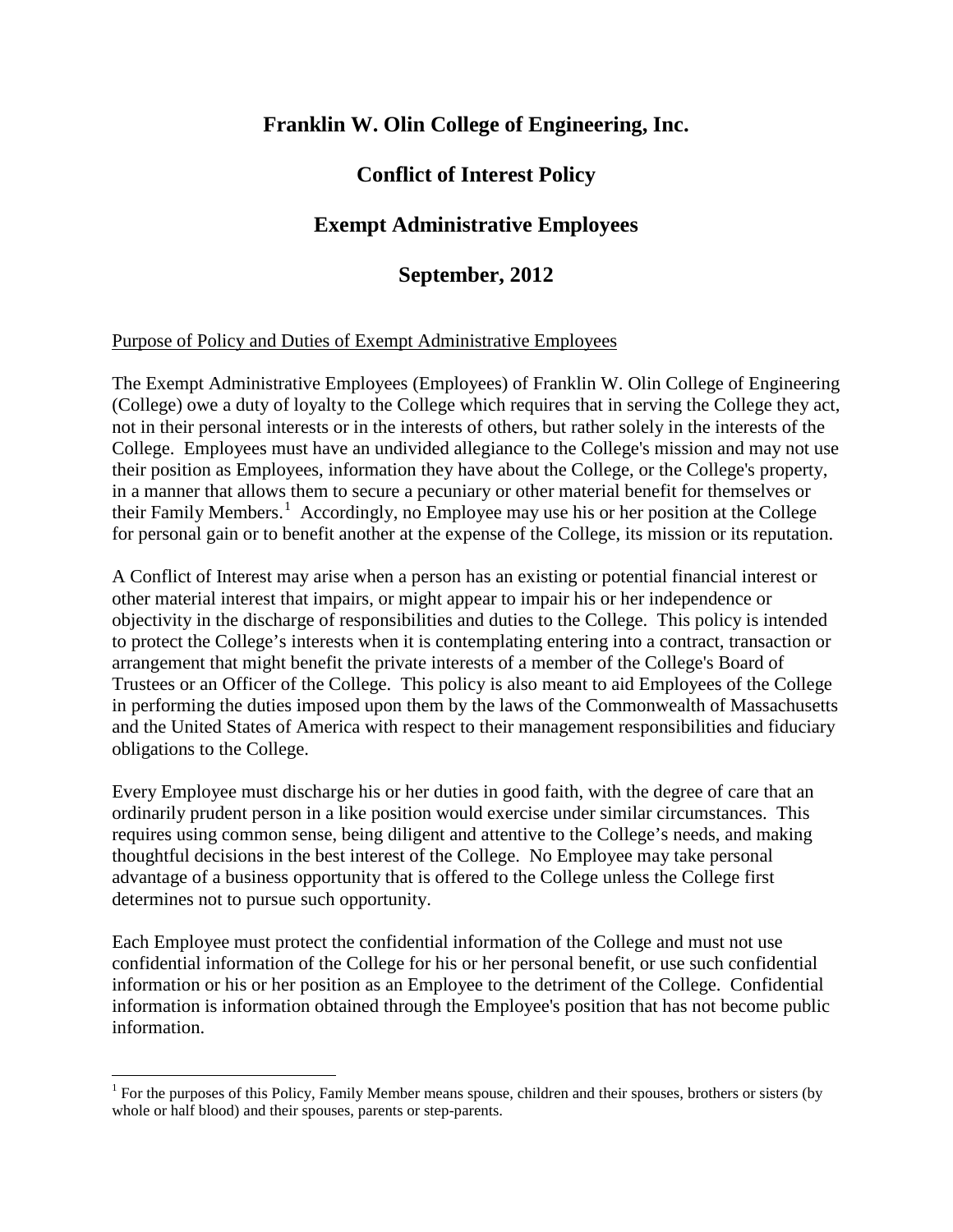## Direct or Indirect Financial or Other Material Interest

- 1. Contracts, transactions or arrangements of the College in which an Employee has a direct or indirect financial or other material interest shall not be absolutely prohibited, but they shall be subject to review to determine that it is in the best interests of the College.
- 2. For the purposes of this Policy, an Employee has a direct or indirect financial or other material interest in a proposed or existing contract, transaction or arrangement if he or she, or one of his or her Family Members:

(a) has a substantial financial interest directly in the proposed or existing contract, transaction or arrangement; or

(b) has a substantial financial interest in any other organization that i) is a party to the proposed or existing contract, transaction or arrangement; or ii) is in any way involved in the proposed or existing contract, transaction or arrangement, including through the provision of services in connection therewith (an "involved organization"); or

(c) holds a position as trustee, officer, member, partner, or employee in any such party or involved organization.

An Employee's or their Family Member's financial interest will be considered substantial if it involves:

(a) an ownership or investment interest representing more than 1% of the outstanding shares of a publicly traded company or 5% of the outstanding shares or comparable interest of a privately owned company with which the College has or is negotiating a contract, transaction or arrangement or which is an involved organization with respect to the contract, transaction or arrangement; or

(b) an ownership or investment interest, which produces income for or constitutes part of the net worth of the Employee or a Family Member of the Employee which totals \$10,000 or more annually, in any entity with which the College has or is negotiating a contract, transaction or arrangement or which is an involved organization with respect to the contract, transaction or arrangement; or

(c) a compensation arrangement which totals \$10,000 or more annually with any entity or individual with which the College has or is negotiating a contract, transaction or arrangement or with any involved organization with respect to the contract, transaction or arrangement.

## Disclosure of Interest

3. Each Employee of the College shall promptly disclose any direct or indirect financial or other material interest which he or she or Family Member has or reasonably expects to have in any proposed or existing contract, transaction or arrangement with the College prior to the start of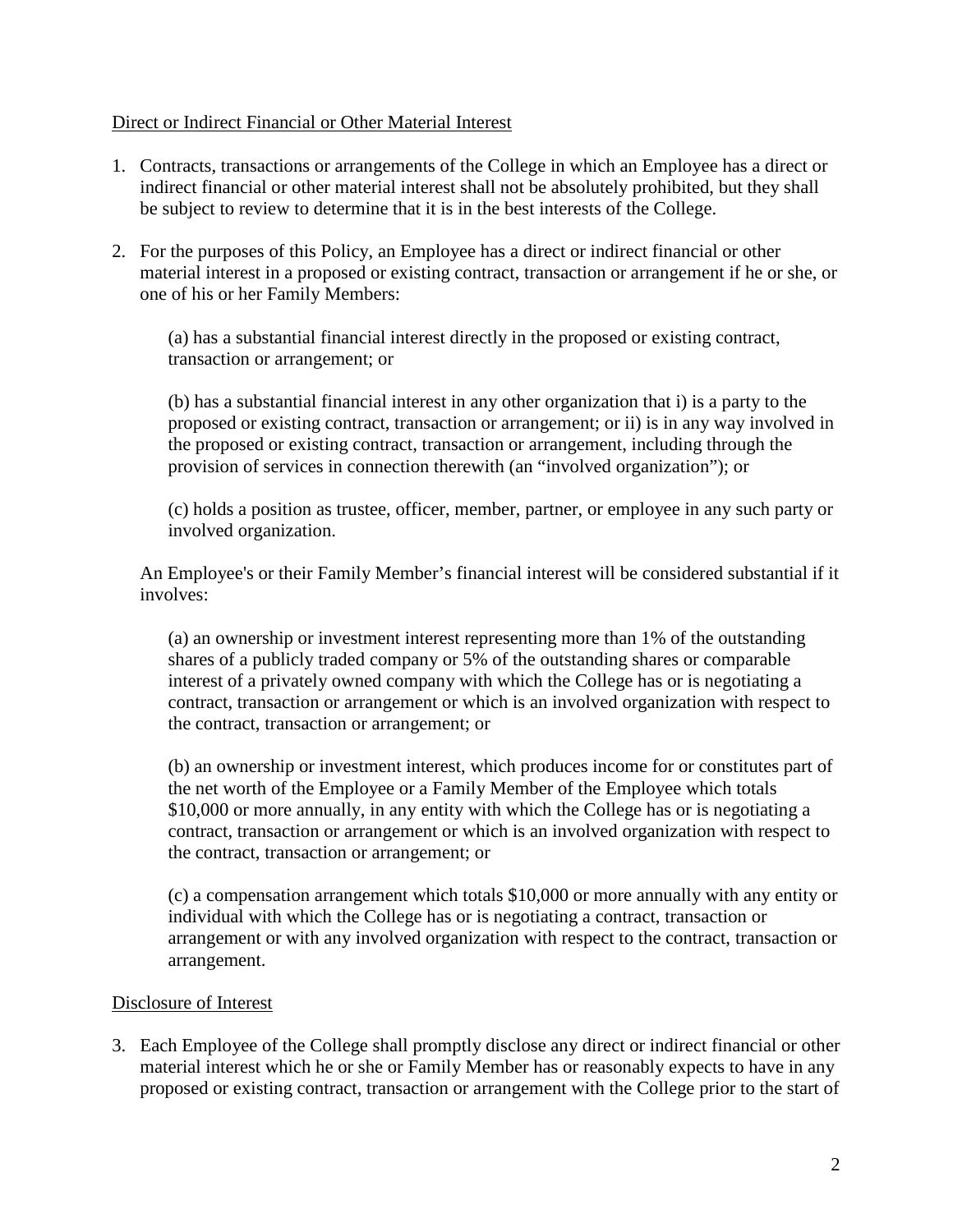any negotiations with respect to such matter. A direct or indirect financial interest required to be disclosed under this Policy shall be disclosed in writing to the Executive Vice President and Treasurer. Such disclosure shall include all material facts and supply any reasons why the contract, transaction or arrangement might be or not be in the best interest of the College.

4. Upon disclosure, the Executive Vice President and Treasurer will discuss any perceived conflicts of interest and appropriate remedies with the affected Employee. Conditions or restrictions may be imposed by the Executive Vice President and Treasurer at his/her discretion to manage, reduce or eliminate actual of potential conflicts of interest.

# Appeal to the President

5. An affected Employee may appeal a decision or action of the Executive Vice President to the President of the College within fifteen (15) days of being notified of the decision or action. The President may designate individuals to assist him/her in the appeal process. A final decision on the appeal will be made within sixty (60) days from the date of the appeal.

# Failure to Disclose

6. If the Executive Vice President and Treasurer has reasonable cause to believe that an Employee has failed to disclose a direct or indirect financial or other material interest or coinvestment interest subject to this Policy, he/she shall inform the Employee of the basis for such belief and afford the Employee an opportunity to explain the alleged failure to disclose. If, after hearing the response of such individual and making such further investigation as may be warranted in the circumstances, the Executive Vice President and Treasurer determines that the Employee has in fact failed to disclose a direct or indirect financial or other material interest or co-investment interest subject to this Policy, he/she shall take appropriate action.

## Annual Disclosure Statement

7. Each Employee has a duty to place the interest of the College foremost in any dealing with the College and has a continuing responsibility to comply with the requirements of this Policy. Not later than the first day of November of each year, each Employee shall acknowledge his or her familiarity with this Policy and shall disclose in writing to the Executive Vice President and Treasurer any existing financial or other material interests or co-investment interests subject to this Policy by completing a Conflict of Interest Disclosure Statement. The Conflict of Interest Disclosure Statements shall be reviewed by the Executive Vice President and Treasurer. The Conflict of Interest Disclosure Statements shall be retained in the confidential files of the Executive Vice President and Treasurer.

## Policy Supplements Applicable Laws

8. This Policy is intended to supplement but not replace any applicable state or federal laws governing conflicts of interest applicable to nonprofit charitable corporations.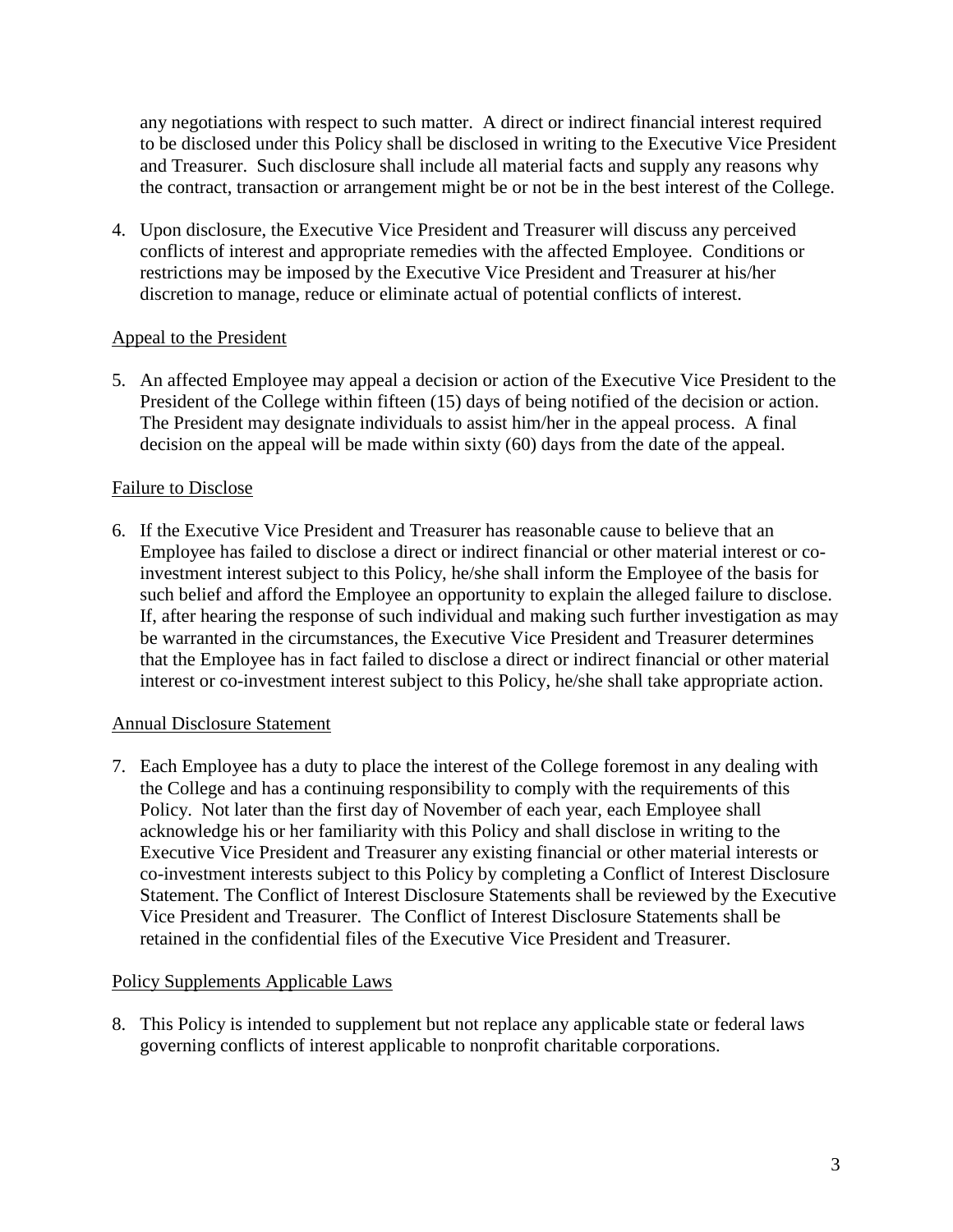

### **Annual Conflict of Interest Disclosure**

#### **Exempt Administrative Employees**

Submission of this form is required annually in accordance with Franklin W. Olin College of Engineering's (Olin College) Conflict of Interest Policy. The information you disclose will be kept confidential to the extent permitted by law, but if a Conflict of Interest has been identified, that information must be disclosed to any federally funded sponsored project in which you are listed as senior personnel, if applicable.

**Name: Title:**

**Supervisor:**

**Do you or your Family Members<sup>1</sup> have a Significant Financial Interest<sup>2</sup> in a Business Entity<sup>3</sup> that in the prior fiscal year and the current fiscal year has had, now has, or seeks in the current fiscal year, to have a Financial Relationship** $^4$  **with Olin College or an Affiliated Entity** $^5$ **? Yes**  $\Box$  **No** 

You do not have to disclose payments from Franklin W. Olin College of Engineering for yourself or your Family Members. You also do not have to disclose payments from public or non-profit organizations if they are for lectures, seminars, or service on an advisory committee. Financial interests in a company that are a result of your holding shares in a mutual fund<sup>6</sup>, or being a member of the Olin College retirement plan or similar pooled funds, do not need to be reported, as long as you do not control the selection of investments.

**IF YES**, please provide the information below:

| Name &<br><b>Identity of Owner**</b>                                                                                                                                                                                           | Name of<br><b>Business Entity</b>                                                        | Nature of<br><b>Ownership Interest</b> | Nature of<br><b>Financial Relationship</b> |
|--------------------------------------------------------------------------------------------------------------------------------------------------------------------------------------------------------------------------------|------------------------------------------------------------------------------------------|----------------------------------------|--------------------------------------------|
|                                                                                                                                                                                                                                |                                                                                          |                                        |                                            |
|                                                                                                                                                                                                                                | ** Specify familial relationship and/or indicate (GM) for Governance Member <sup>7</sup> |                                        |                                            |
| Signature: the contract of the contract of the contract of the contract of the contract of the contract of the contract of the contract of the contract of the contract of the contract of the contract of the contract of the |                                                                                          | Date:                                  |                                            |
| Please submit signed form to: Stephen Hannabury, MH 303 (no later than October 26, 2012)                                                                                                                                       |                                                                                          |                                        |                                            |

Select terms are defined below.